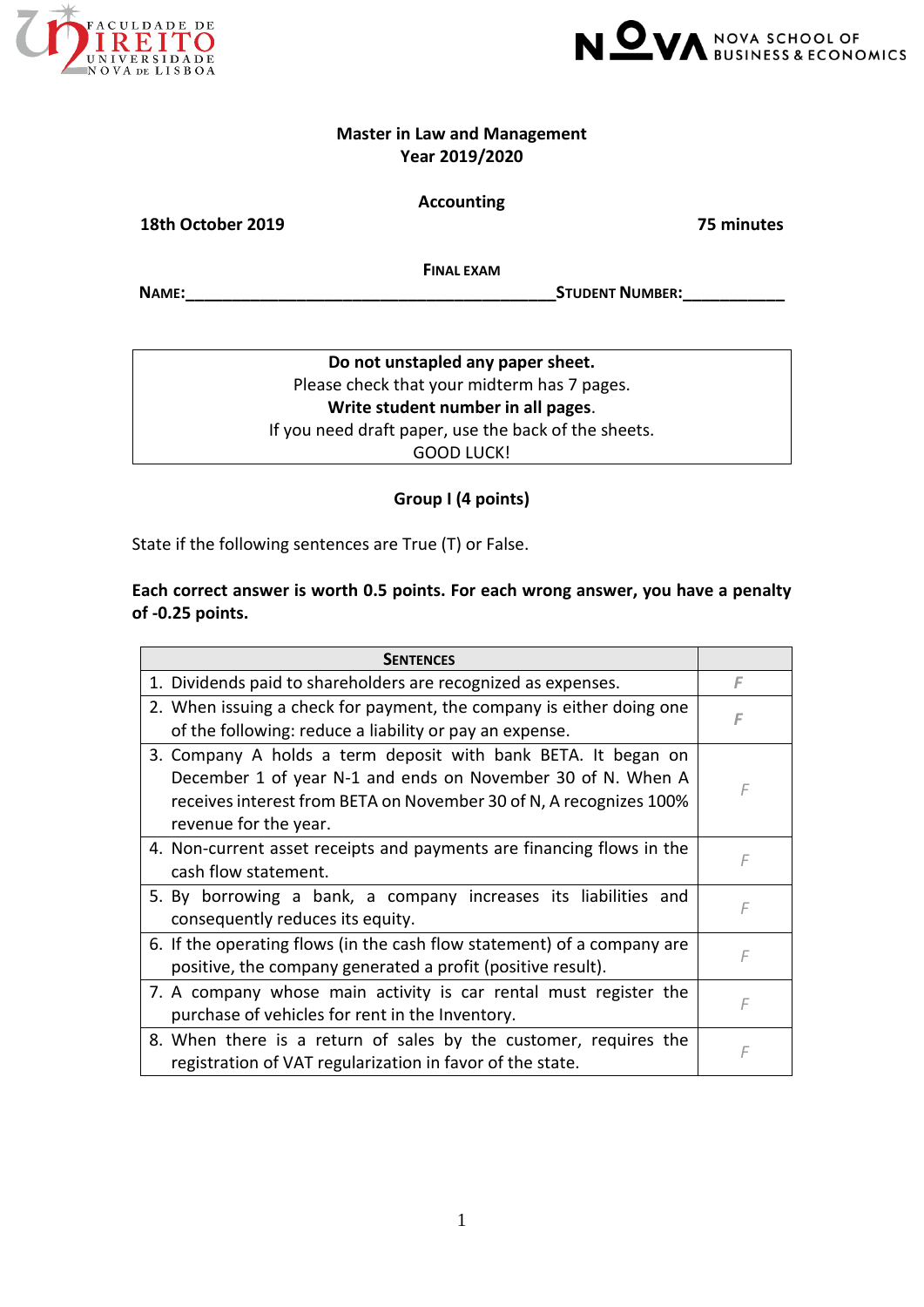



### **Group II (3 points)**

For each of the following multiple‐choice questions, **indicate the correct answer with a circle**.

### **For each wrong answer, you have a penalty of ‐0.25 points.**

- 1. Consider the following sentences:
	- I. Customers is always an asset.
	- II. A building should always be registered as a non-current asset.
	- III. Merchandise is presented as a liability in the balance sheet.
	- IV. VAT is never an expense for a company.

Select the correct hypothesis:

#### a) **All sentences are false**

- b) All sentences are true
- c) I. and IV. are false, II. and III. are true.
- d) Only IV. is false
- 2. Based on the financial statements produced by **financial accounting**, we can state that this is:
	- a) Mandatory accounting focused on supporting decision-making by company managers.
	- b) Optional accounting focusing on decision-making support for company managers.
	- c) **Mandatory accounting focused on supporting decision-making of entities outside the company.**
	- d) None of the above is correct.
- 3. In a given month, a company purchased basic equipment for  $5000€ + 1000€$  VAT, purchased merchandising goods worth 2000€ + 400€ VAT and sold goods for 3000€ + 600€ VAT. At the end of this month the company has:
	- a) VAT payable in the amount of 600 euros
	- b) VAT payable in the amount of 200 euros
	- c) **VAT to be recovered in the amount of 800 euros**
	- d) none of the above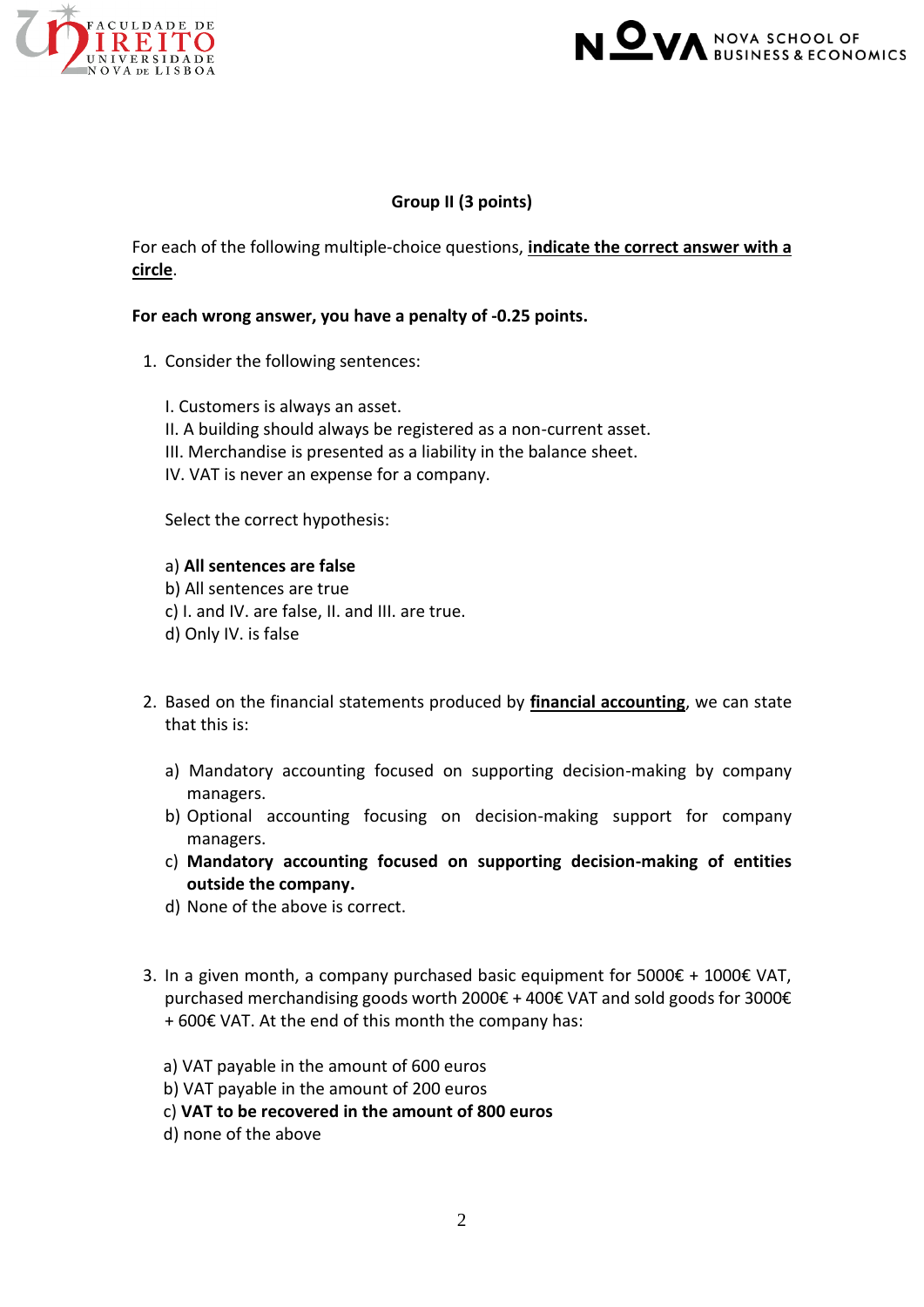



- 4. There was an increase of 7.000€ in Company A's Assets and an increase of equal amount in its liabilities. Following the registration of a single transaction. This transaction could have been:
	- a) The purchase of a car, with immediate payment of 7 000  $\epsilon$ .
	- b) **Obtaining a bank loan of 7.000 €.**
	- c) The payment of 10.000 $\epsilon$  to a supplier of goods, the debt of which (before payment) amounted to 17.000€.
	- d) The company has received from a customer 7.000€, which has been debt fully settled.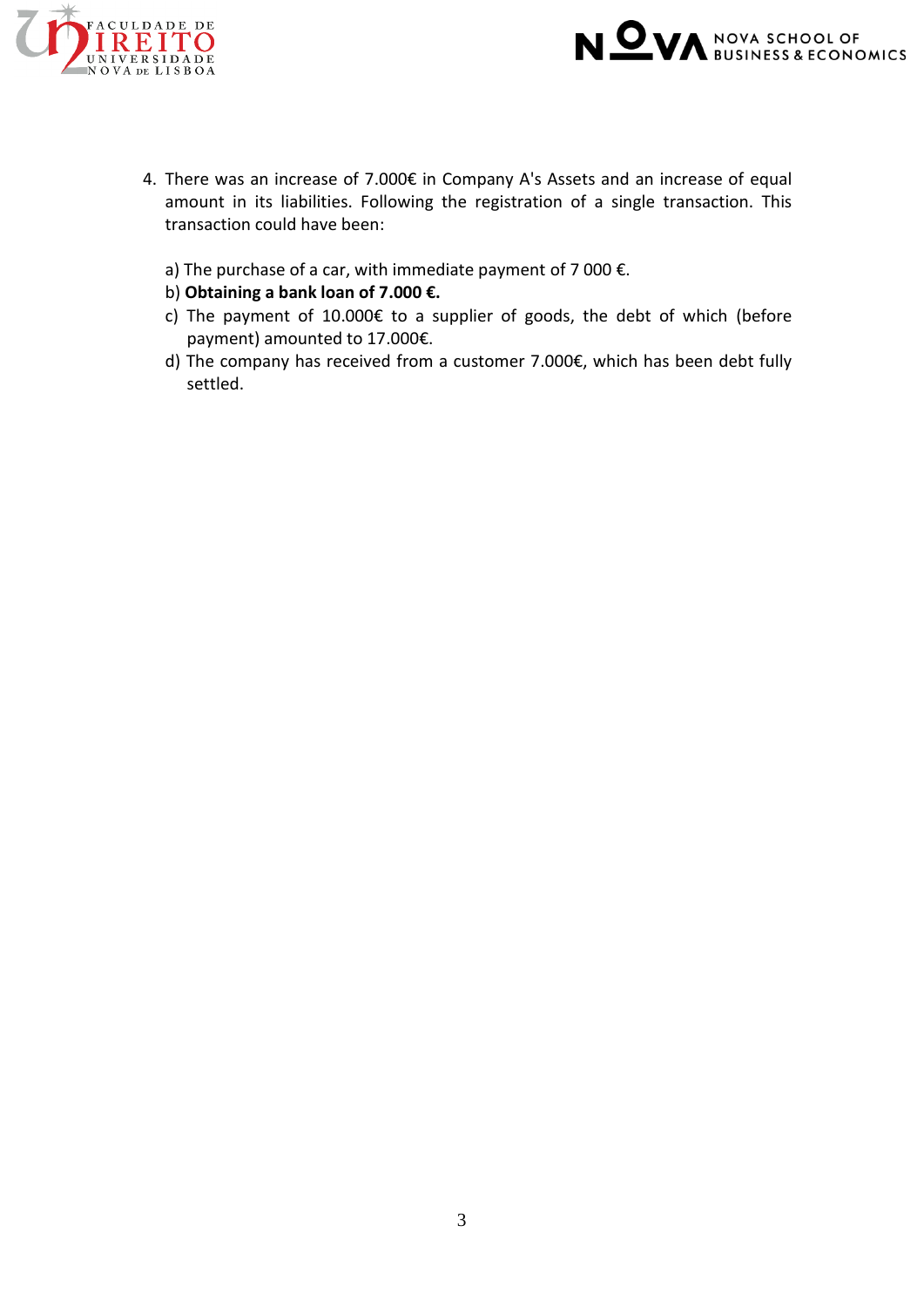



# **Group III (3 points)**

Company "Silva, SA" trades a single computer model and renders technical assistance services. During December N, this company faced the following business transactions:

- 1. Credit purchase to supplier AA of 500 units of merchandise for 600 Euros per unit (plus VAT at 20%). The company obtained a trade discount of 10%.
- 2. Credit sale of 300 units, for 1.000 Euros per unit (plus VAT at 20%) to customer X.
- 3. Payment of the outstanding amount of transaction 1.
- 4.Processing and payment of wages to personnel in the amount of 74.000 Euros.
- 5. Cash receipt regarding a rent in the amount of 60.000 Euros.
- 6. Water, electricity and telephone expenses incurred in December N in the amount of 2.000 Euros. The respective invoices were issued by the suppliers in January N+1 (plus VAT at 20%).

Prepare the **Income Statement** for the period of December N. Show how to get the values for all the accounts.

Unit Purchase Price = 540€ Sales = 300\*1.000€ = 300.000€ CGS =  $300*540€$  =  $(162.000€)$ General Expenses = (2.000€)  $Wages = (74.000€)$ Other revenues = +60.000€ **EBIT = 122.000€**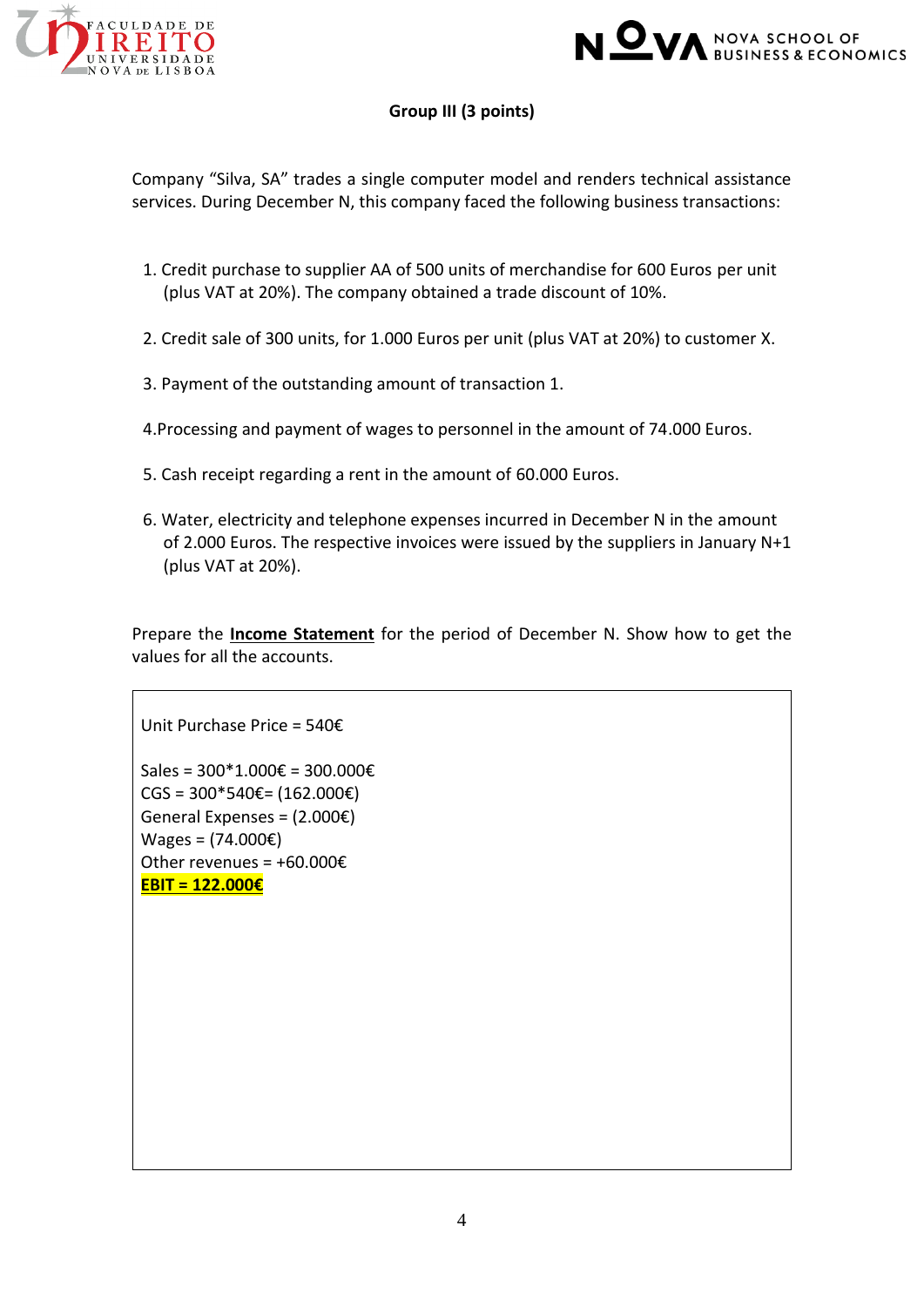



# **Group IV (3.5 points)**

Match the headings of the two boxes, indicate the letter (s) that **seem more to use**, bearing in mind that company "A" is dedicated to buying and selling cars:

| <b>Name</b>                           | Answer     |
|---------------------------------------|------------|
| Office Equipment                      | <b>NCA</b> |
| Payment to suppliers of Merchandising | <b>OA</b>  |
| <b>Receiving from Customers</b>       | <b>OA</b>  |
| Interest Payment                      | <b>FA</b>  |
| Purchase of office supplies           | E          |
| Services rendered                     |            |
| <b>Supported Rentals</b>              | E          |

#### Answer Key

| Non-current assets                  | <b>NCA</b> |
|-------------------------------------|------------|
| Income                              |            |
| Expenses                            | Е          |
| Liabilities                         |            |
| Cash Flow from Operating Activities | OA         |
| Cash Flow from Investing Activities | ΙA         |
| Cash Flow from Financing Activities | FA         |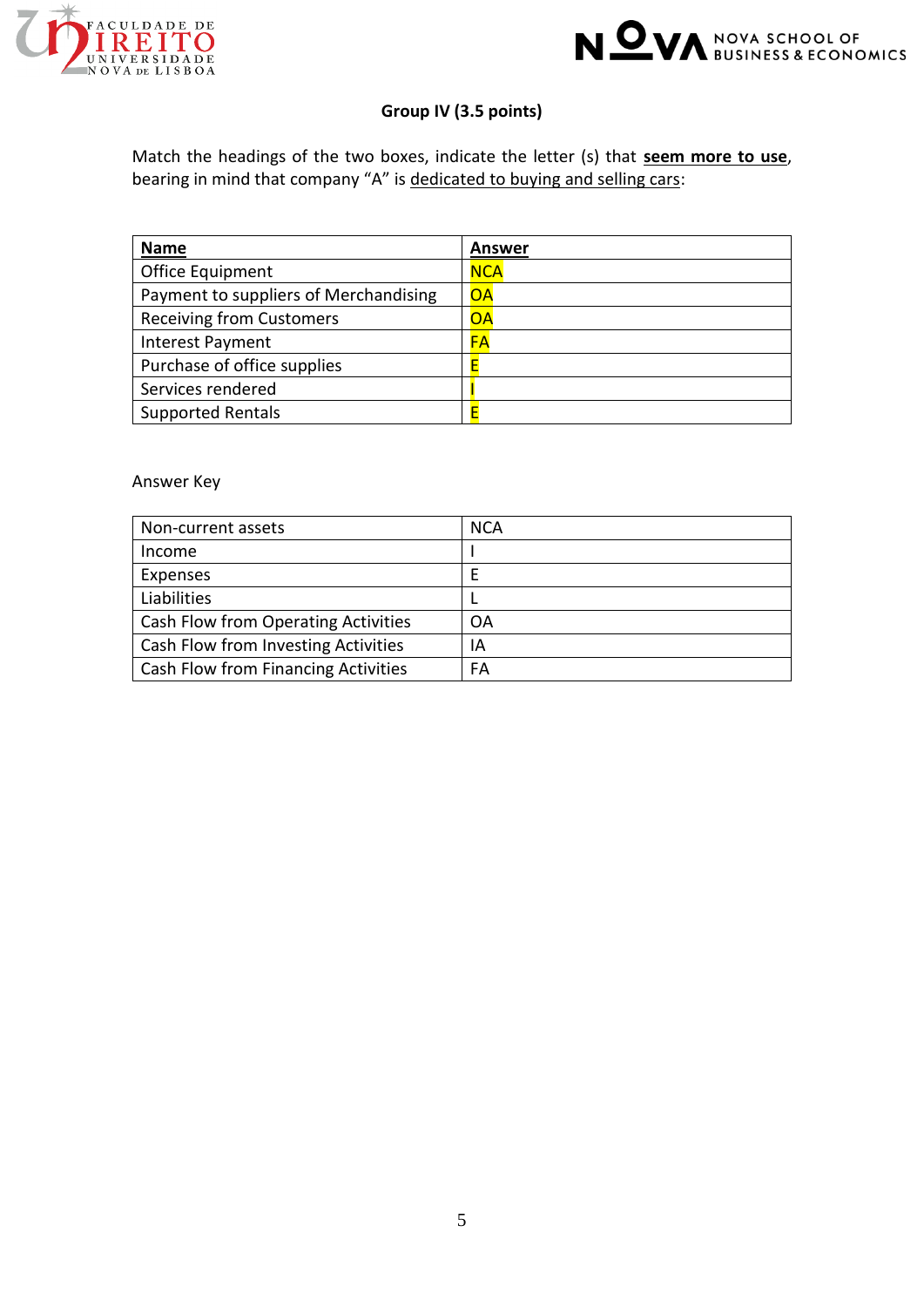



# **Group V (1.5 points)**

Based on the following list of payments and receipts from a company, that trade books, for period N:

- Payments to suppliers of goods: 10 000 €.
- Payment for the purchase of a building: 100 000 €.
- Borrowing a bank loan: € 20 000.
- Debt collection from customers: € 20 000.
- Interest payment: 6 000 €.

Total flows from **financing activities** in the Statement of the company's Cash Flows for period N is:

CF FA =  $+20.000 - 6.000 = +14.000 \text{€}$